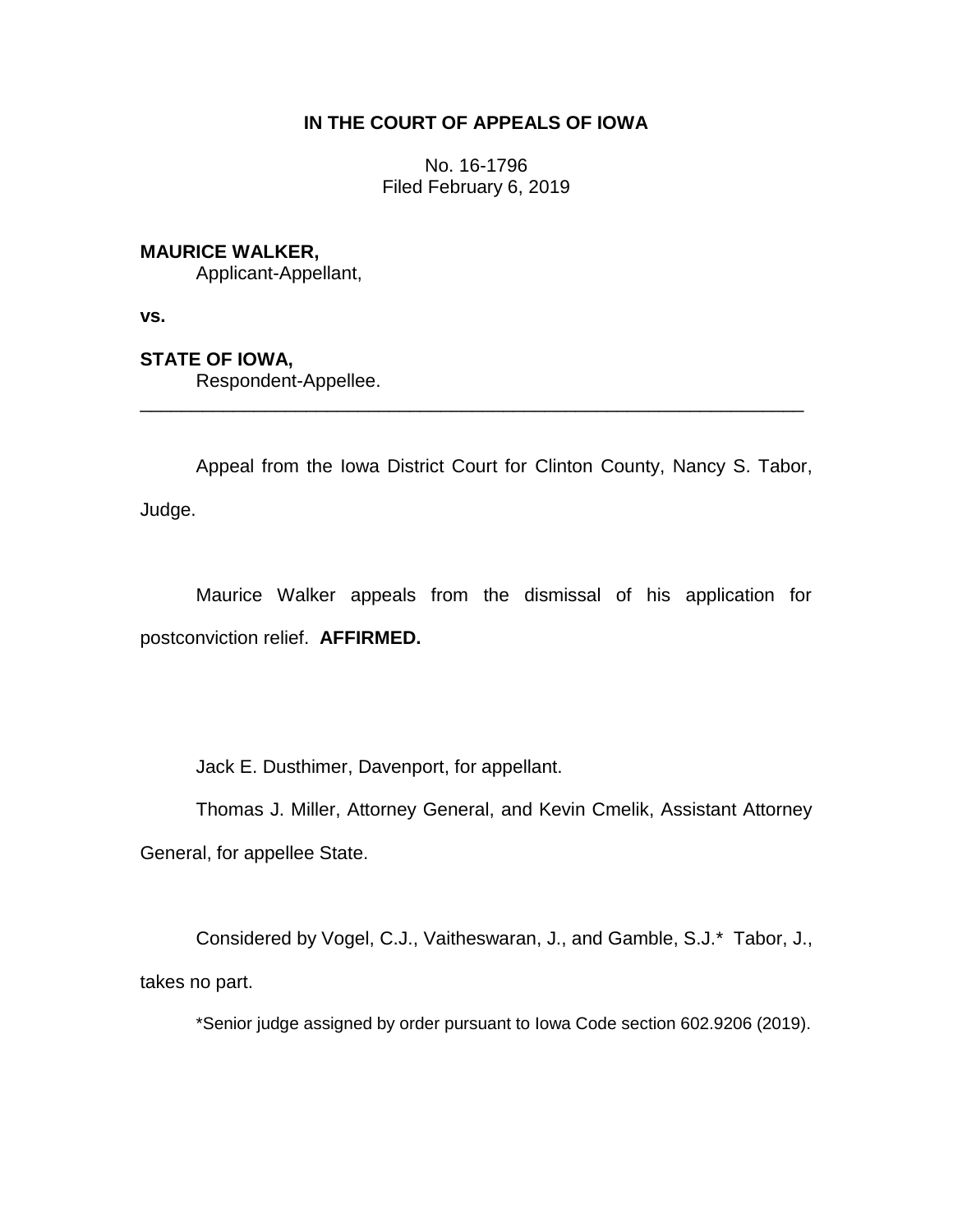#### **GAMBLE, Senior Judge.**

Maurice Walker appeals from the dismissal of his application for postconviction relief (PCR). We affirm.

On June 5, 2005, the county attorney filed a trial information charging Walker with two counts of murder in the first degree, in violation of Iowa Code sections 707.1, 707.2(1) or (2) (2005), for the killing of his ex-wife and her live-in boyfriend. Each count charged Walker with killing the victim "with malice aforethought either express or implied and willfully, deliberately, and with premeditation or while participating in a forcible felony, namely a burglary." By general verdicts, the jury convicted Walker of both counts of murder in the first degree following a 2006 trial.

On direct appeal, Walker alleged that there was insufficient evidence to support his convictions. Specifically, Walker argued the State had failed to rebut his alibi defense. This court upheld his conviction and affirmed the denial of his motion for judgment of acquittal. *State v. Walker*, No. 06-1005, 2007 WL 2120229, at \*3 (Iowa Ct. App. July 25, 2007). The supreme court denied further review and procedendo issued on September 21, 2007.

Walker timely filed a PCR application, which was amended numerous times and finally tried in 2016. At the trial, Walker asserted twenty-one separate grounds of ineffective assistance of counsel. The district court denied the application and Walker appeals.

To establish a claim of ineffective assistance of counsel, Walker must establish by a preponderance of evidence (1) trial counsel failed in an essential duty and (2) that constitutionally-deficient performance resulted in prejudice, i.e.,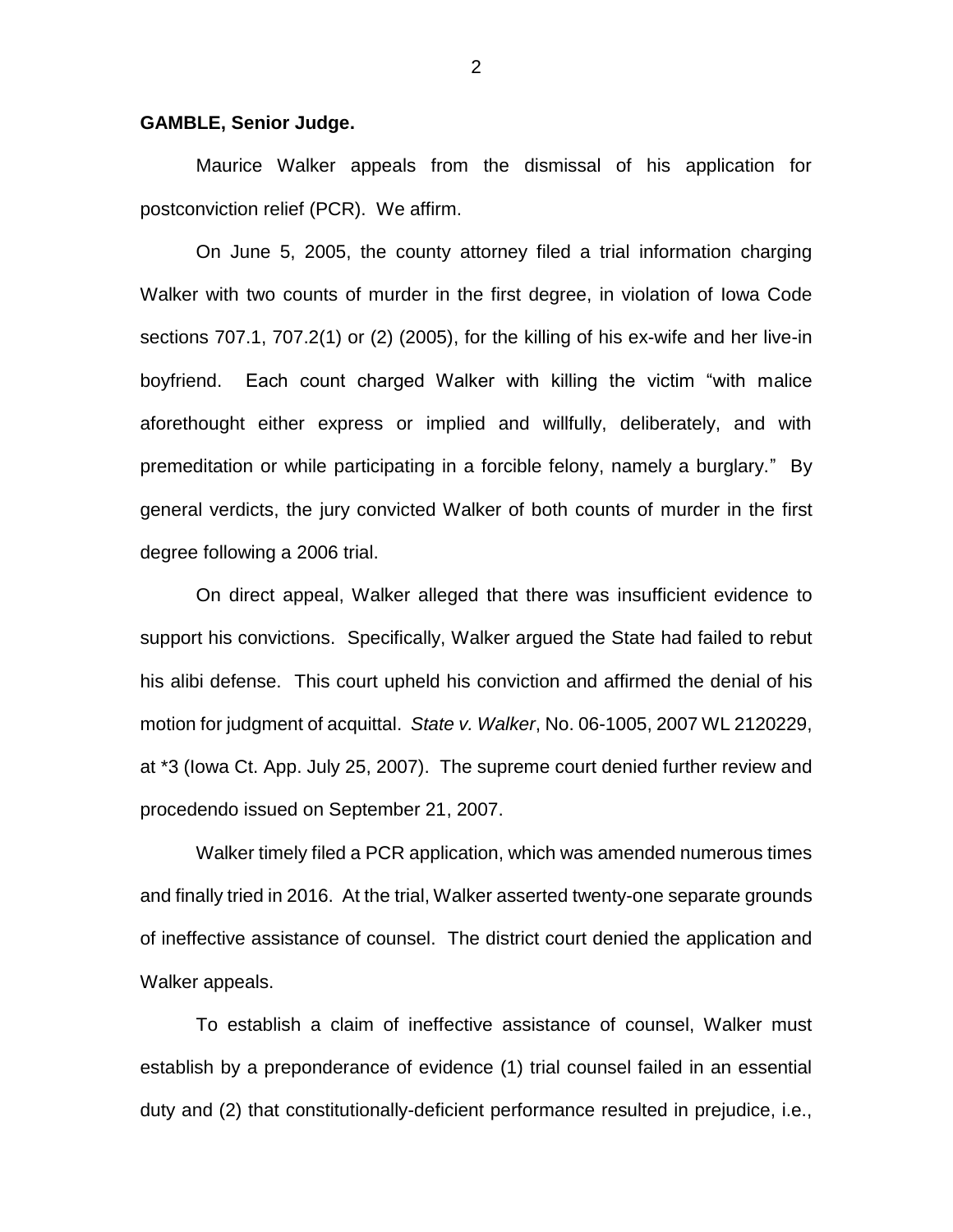that the result of the trial probably would have been different. *See State v. Harris*, 891 N.W.2d 182, 185-86 (Iowa 2017). We conduct a de novo review of claims of ineffective assistance of counsel. *Goode v. State*, 920 N.W.2d 520, 525 (Iowa 2018).

On appeal, Walker contends his trial counsel breached an essential duty in failing to object to the court's felony-murder instruction. Walker argues *State v. Heemstra* should apply and he should be granted a new criminal trial. *See* 721 N.W.2d 549, 558 (Iowa 2006) ("We now hold that, if the act causing willful injury is the same act that causes the victim's death, the former is merged into the murder and therefore cannot serve as the predicate felony for felony-murder purposes. In reaching this conclusion, we agree that we should not attribute to the legislature an intent to 'create[ ] an ever-expanding felony murder rule' by characterizing every willful injury as a forcible felony for felony-murder purposes." (citation omitted)).

In Iowa, the legislature has specified which felonies are classified as a "forcible felony" under the felony-murder rule in Iowa Code section 702.11(1). A forcible felony includes burglary in the first degree. Iowa Code § 702.11(1); *see State v. Harrison*, 914 N.W.2d 178, 191-93 (Iowa 2018) (discussing continuing viability of felony-murder rule). *Heemstra* is inapplicable because the predicate felony in Walker's case was burglary in the first degree, not willful injury. Defendants have been unsuccessful in extending the reasoning of *Heemstra* where the predicate felony was not the same act that caused the victim's death. *See Harrison*, 914 N.W.2d at 192; *Goosman v. State*, 764 N.W.2d 539, 545 (Iowa 2009).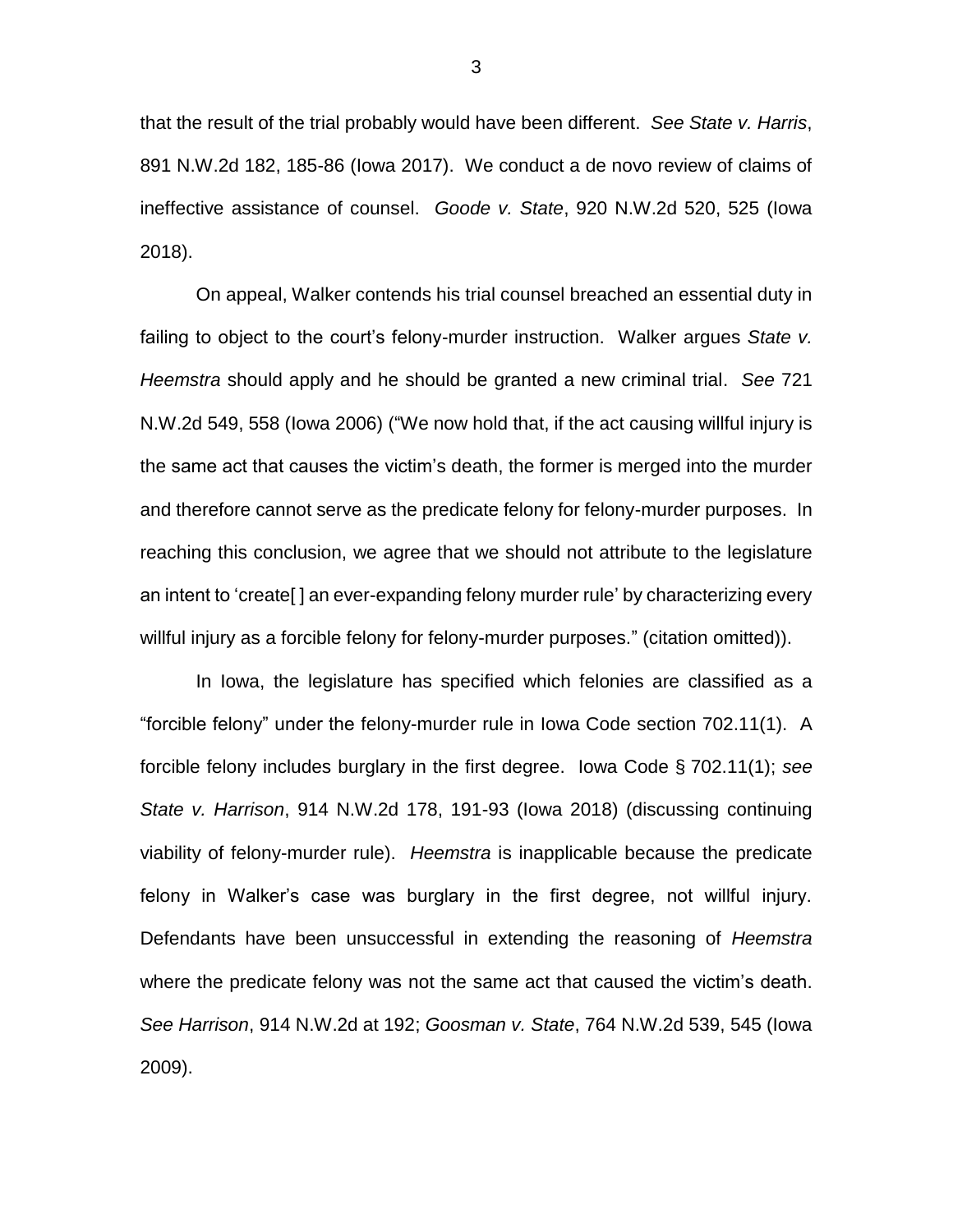In any event, *Heemstra* is not applicable here because the issue was not raised during Walker's criminal trial. *See* 721 N.W.2d at 558 (concluding "[t]he rule of law announced in this case regarding the use of willful injury as a predicate felony for felony-murder purposes shall be applicable only to the present case and those cases not finally resolved on direct appeal *in which the issue has been raised in the district court*" (emphasis added)). The fact that Walker's trial counsel was an experienced criminal defense attorney and *Heemstra* was pending on appeal at the time of Walker's trial is unavailing given the fact that the Iowa Supreme Court had not yet changed the law. Prior to *Heemstra*, Iowa courts adhered to the precedent of *State v. Beeman*, 315 N.W.2d 770, 776-77 (Iowa 1982) (stating willful injury could serve as the predicate felony for felony murder because willful injury is a forcible felony). *Beeman* was the controlling authority at the time of trial. Walker's counsel was not ineffective in failing to object to the felony-murder instruction. *See State v. Snethen*, 308 N.W.2d 11, 16 (Iowa 1981) ("Counsel need not be a crystal gazer; it is not necessary to know what the law will become in the future to provide effective assistance of counsel.").

We also reject the contentions of Walker's pro se supplemental appellate brief. *See Gamble v. State*, 723 N.W.2d 443, 445 (Iowa 2006). Walker asserts the PCR court erred in finding his trial counsel was not ineffective in a number of ways. Walker claims for the first time on appeal that his trial counsel was ineffective for failing to object to a jury instruction on first-degree burglary where there was no charge of burglary in the trial information. Walker did not raise this issue in the district court. He has failed to preserve error. *See Meier v. Senecaut*, 641 N.W.2d 532, 537 (Iowa 2002) ("It is a fundamental doctrine of appellate review